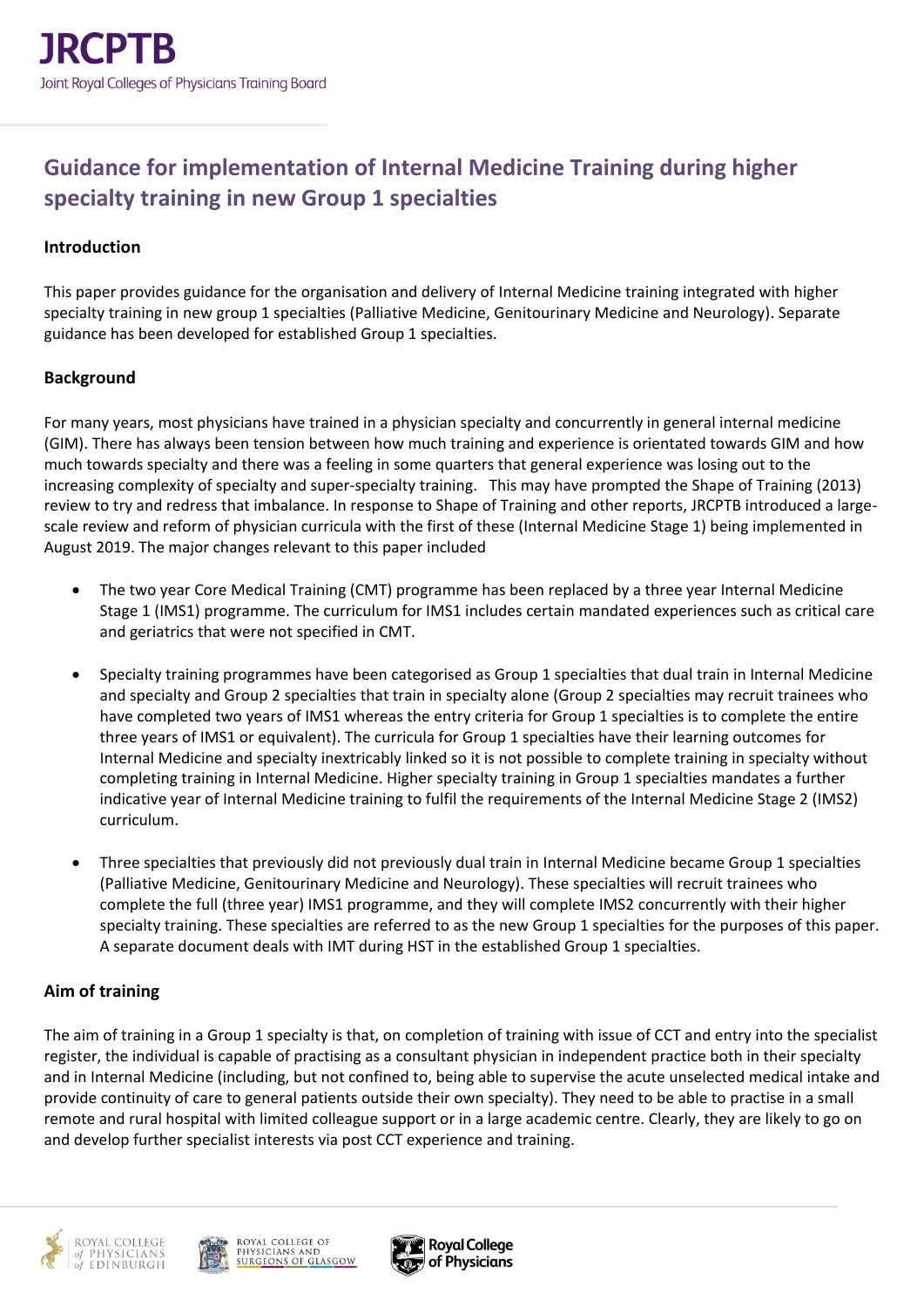Therefore, training must equip the trainee to develop expertise in both their specialty and in internal medicine.

A further aim of the Shape of Training reforms is to ensure that there is an adequate number of appropriately trained "Medical Registrars" on the ground to run the acute unselected take (AUT) in all hospitals where it takes place. Although this is really a service issue rather than a training one, JRCPTB feels that it is important from the training perspective that all trainees in Group 1 specialties continue to be involved with the acute unselected medical take throughout the whole of their higher specialty training. The frequency and intensity of involvement in the AUT will be predicated on reasonable service requirements and how many trainees of appropriate grades are available to support AUT. Trainees should report to their educational supervisor if they feel that their commitment to the AUT is unduly onerous and is having a detrimental impact on their specialty training. The educational supervisor should also raise concerns with both specialty and IM training programme directors if the AUT commitment is adversely affecting specialty training

We recommend that from a service and a training perspective, trainees should be involved in AUT at least once a month. However, we recognise that there may be periods of specialty training when AUT involvement is not appropriate because of requirement for on call emergency care within specialty. In general, trainees should be involved in the AUT for at least four years except where the curriculum recommends participation in a specialty on call rota in which case the requirement may be reduced to an indicative minimum of three years. Schools should negotiate the AUT engagement for trainees with each provider to ensure service delivery is supported but specialty training is not adversely impacted. Trainee who have been away from the AUT for more than six months will need to have a plan to reskill them in both the delivery of clinical care and the management aspects of the medical registrar role.

### This stipulation will

- Help ensure an adequacy of middle and higher-grade trainees to support the AUT.
- Ensure that general internal medical capabilities are acquired, maintained and demonstrated throughout higher specialty training.
- Promote equity between Group 1 specialties in their commitment to support the AUT.
- Enhance training opportunities for all Group 1 trainees and ensure that CCT holders are well versed and confident in Internal Medicine at the time of CCT.

The flexibility for trainees to spend periods of time without involvement in AUT is recommended from a training perspective and there may, of course be an employer and service delivery imperative for higher trainees to support AUT throughout the whole of HST. The new Group 1 specialties have to do nine months of full immersion Internal Medicine training as their wards are less likely to have general patients within them.

## **Accepted principles**

• We are in the era of competency-based medical education and therefore both the JRCPTB and the GMC are clear that the duration of any suggested/required experiential learning can only be indicative for the purposes of programme planning and general guidance. Acquisition of capabilities will depend both on the trainee's general ability, the training and learning opportunities made available to them and the educational support available. Most trainees will acquire capabilities within the suggested indicative period; some, however, may require extra time and others may progress more rapidly and accelerate through the programme.





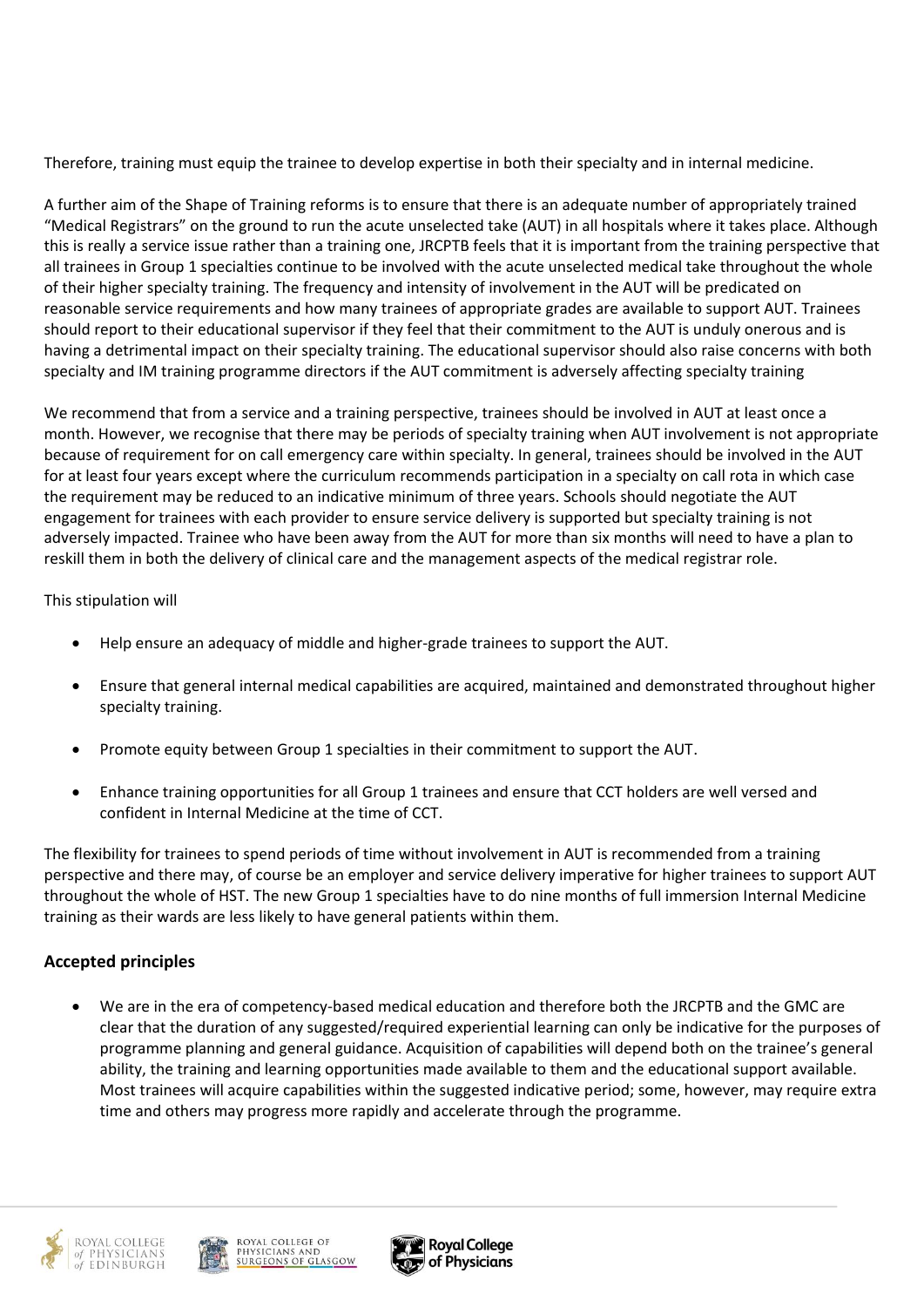- In some ways the distinction between Internal Medicine placements and specialty placements is rather artificial and needs to be interpreted with pragmatism and common sense. It is quite clear that both generic and Internal Medicine clinical capabilities can be acquired during specialty placements and that specialty capabilities can be acquired during placements labelled as Internal Medicine.
- However, an important principle of training in internal medicine is that trainees should acquire a perspective on patient management that is not delivered by their own parent specialty consultants. This includes the acute, post-acute and chronic management of conditions.
- However, for the purposes of programme planning, IMS2 is felt to require an indicative 12 months of experience of IM during the HST programmes. This could be done as a separate block of (for example) 9 months during the early part of HST and 3 months in the final year (to ensure that the CCT holder is capable of managing the acute take) or 4 blocks of 3 months during each year of HST.
- The IMS2 curriculum requires that trainees are involved in the acute unselected medical take and have had involvement in the admission of at least 750 patients presenting with acute unselected medical problems during IMS2 training. It also requires that trainees spend a minimum of 12 months experience and training in the continuing ward care of patients admitted with acute medical problems.
- The IMS2 curriculum also mandates that over the whole period of higher specialty training, a minimum of 20 outpatient clinics are done in a specialty (or several specialties) other than the parent one to ensure that trainees understand approaches that are out with their own specialty. It is important that these clinic attachments are well supervised and discussed with the Internal Medicine educational supervisor in advance to ensure that appropriate learning outcomes are set and achieved.

## **Issues for the new Group 1 specialties**

The requirements for training in internal medicine (IMS2) present particular challenges to the new Group 1 specialties. Some of these are unique to each specialty and others are germane to all three. JRCPTB recognises these challenges, welcomes the new specialties to IM training and wishes to do everything possible to ease the transition into Group 1. However, this cannot be allowed to compromise the aim of training expressed above.

It therefore seems reasonable to allow some recognition of specialty curricular experience to count towards IM experience and it is felt that 3 months of this would be appropriate for the new Group 1 specialties. Thus

- Stroke medicine subspecialty training is now included in the neurology curriculum, but it is felt that up to 3 months of experience in a hyperacute stroke unit could count towards internal medicine experience for Neurology trainees. Neurology trainees have a particular challenge as in future they will be training to 3 curricula – neurology, stroke and internal medicine.
- HIV medicine is in the Genitourinary Medicine curriculum but up to 3 months of HIV experience could count towards IM experience for GUM trainees
- In Palliative Medicine, up to 3 months of acute in-patient hospital palliative medicine could count towards IM experience. The PM curriculum mandates 3 months of acute hospital experience in Palliative Medicine so this should not cause undue problems to PM programmes.